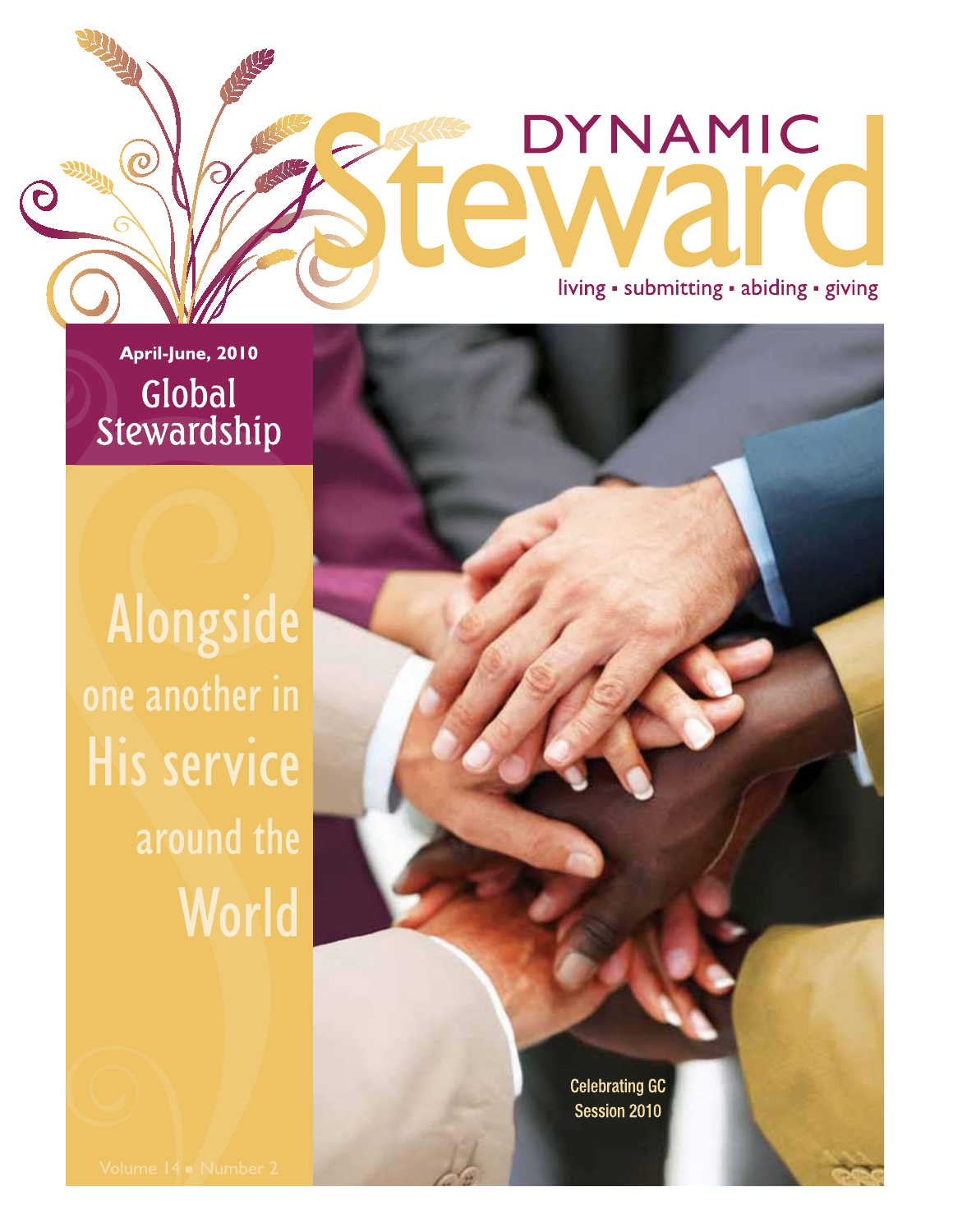# DYNAMIC

**This journal is produced by the Stewardship Department of the General Conference of Seventh-day Adventists®. may be duplicated as needed.**



### **Exploring partnership with God**

| 12501 Old Columbia Pike     |                         |
|-----------------------------|-------------------------|
| Silver Spring, MD 20904 USA |                         |
|                             | voice: 301-680-6157     |
|                             | fax: 301-680-6155       |
|                             | e-mail: gcstewardship@  |
|                             | gc.adventist.org        |
|                             | editor: Ovando-GibsonM@ |
|                             | gc.adventist.org        |
| url:                        | www.Adventist           |
|                             | Stewardship.com         |

### **EDITOR:**

**Maria Ovando-Gibson**

## **ASSISTANT EDITOR:**

### **EDITORIAL ASSISTANT: Johnetta B. Flomo**

### **CONTRIBUTING EDITORS:**

**Andrei Arfanidy Grah Salomon Assienin Mario Brito Micah Choga Raafat Kamal Marapaka Joseph Jean-Luc Lézeau Miguel Luna Kigundu Ndwiga Mario Niño Miguel Pinheiro Erika Puni**

# inside ds

I mages displaying talent, determination, skill, persistence, stamina,<br>team partnership as well as cultural<br>diversity and beauty were avidenced nation, skill, persistence, stamina, team partnership as well as cultural diversity and beauty were evidenced during the recent Winter Olympic Games. All of the Olympic contestants whether individually or as teams were motivated by a common goal: to win an Olympic medal!

Supporting every world-class athlete is a coach or a team of trainers, family and sponsors. Success is truly a team effort, demonstrating the value that each distinct member affords to the dreams and visions of triumph.

On the topic of ministry and teamwork the Apostle Paul states, "Just as there are many parts to our bodies, so it is with Christ's body. We are all parts of it,

and it takes every one of us to make it complete, for we each have different work to do. So we belong to each other, and each needs all the others" (Rom. 12: 4-5 TLB). Discipleship Pastor Greg Ogden states, "Jesus continues to live out his life on earth through his corporate body, the church. The 'body of Christ' is not just a figure of speech but conveys the reality that Christ lives through his people. Together God's people extend the life of Jesus to the world" (*Discipleship Essentials,* p.175).

The call and work of stewardship education could not occur in our global church without the "part" of every local church, conference, union and division stewardship director or leader. From my vantage point it is with utmost admiration that fosters inspiration that I observe the countless hours of travel, preparation, resourcing, and

dedication to the task of all of our leaders and their support teams.

This special 2010 General Conference Session issue of the *Dynamic Steward* is spotlighting each of our world divisions as each division stewardship director shares his own unique contribution. Thus, portraying the significance of serving alongside one an-



**Jean-Luc L**é**zeau • Maria Ovando-Gibson • Erika Puni**

other in His service around the world.

"The word service captures the spirit in which our gifts are offered to the body of Christ. Paul makes it clear that the purpose of the gifts is not to attract attention to ourselves but to build up the community…. As much as the gifts help us know our value, their purpose is to serve others" (Ibid, 190).

Pictured above are my team partners, and I know that I can express myself also in their behalf as I say, thank you for allowing us to partner and serve alongside you. Be encouraged, and remember your valuable gift and 'part' in our world 'church.'

*"Use what talents you possess; the woods would be very silent if no birds sang except those that sang best"*  (Henry van Dyke).

Alongside you in His service,

Mario Drando-GiBSON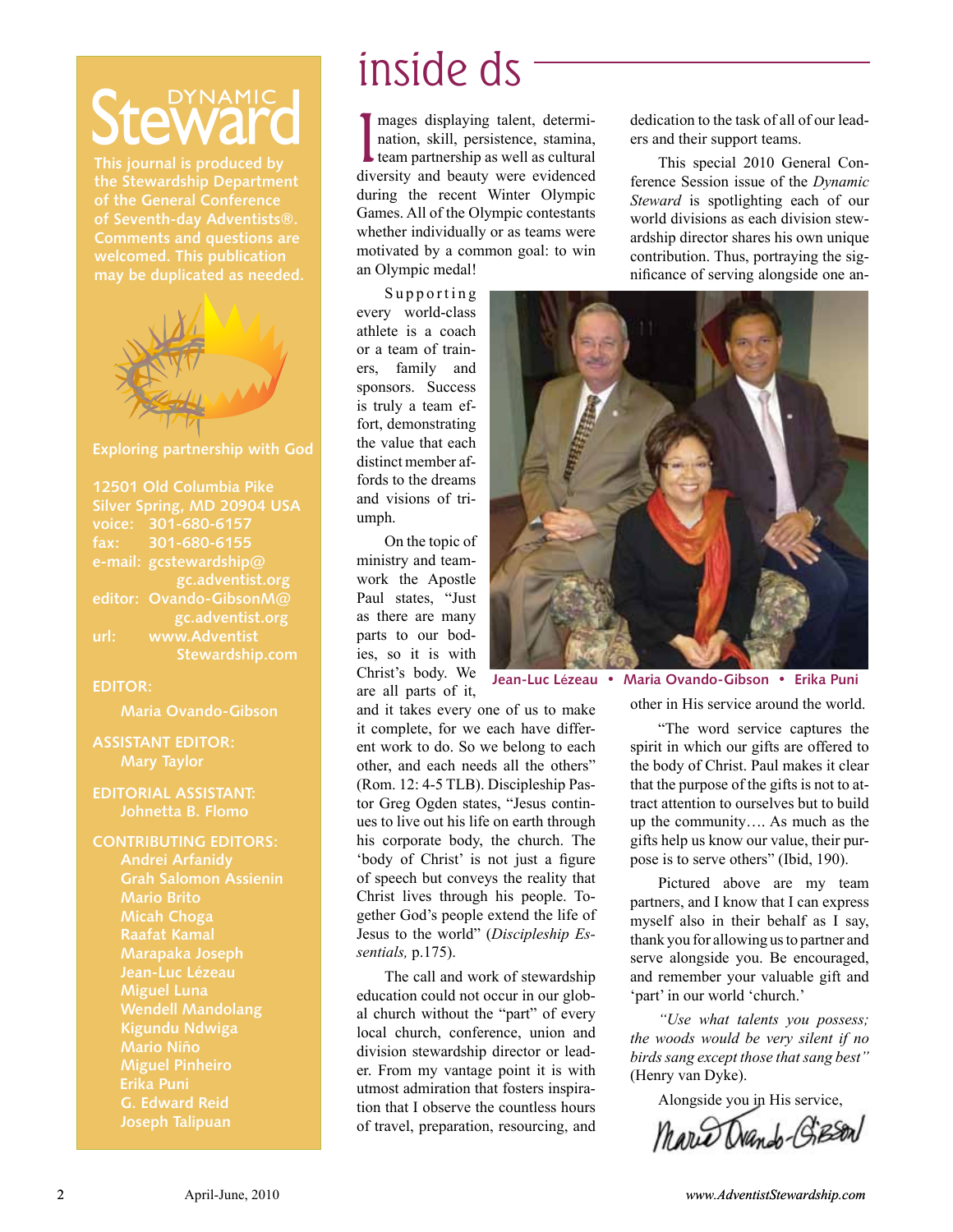## Welcome to the Euro-Africa Division

We are happy for the opportunity<br>to receive your visit in this<br>space allocated to us, hoping to receive your visit in this space allocated to us, hoping that one day you can come and visit us in our widespread geographical territory which includes countries from Europe, North Africa and the Middle-East representing a wide variety of cultures and peoples.

### **Our purpose**

We are fully persuaded that our stay in this world is not just a time for us to enjoy His most abundant blessings; it is also an opportunity to help people around us to overcome, by God's grace and power, the terrible effects of sin in their lives. As we help those around us in achieving this purpose we help ourselves.

### **Stewardship in a nutshell**

Stewardship first began when God created Adam and Eve in His own image. They were supposed to share intimacy with Him and to act as His representatives managing His affairs on this earth. The more they shared intimacy with God, recognizing His Lordship and laboring according to His directions, the closer they would grow to Him, reflecting His image more and more clearly.

Sin, however, broke that intimacy and seriously distorted the image of

*Màrio Brito Stewardship Director*



God in humankind, who became self-centered. God didn't give up. He put at work a plan to rescue humanity from the bondage of sin and its effects.

Sin is essentially selfishness. There is no better way of overcom-



ing a self-centered lifestyle than to contemplate His unfathomable grace and generosity. We love Him because He first loved us.



When His love penetrates our souls we will naturally reciprocate it by loving Him above all things and also those around us as ourselves―with all we have and with all we are. In this way we become committed disciples, reproducing His unselfish love through a fully dedicated life and ministry.

### **Our mission**

The Euro-Africa Division is committed to supporting all of the countries within its territory with materials, training programs and advice so that they can train and motivate faithful stewards.



### **The expression of love and care**

Nature, with all its bounties, is one of the many ways God manifests His love and care towards us. Our pictures are meant to be a gift for you and a token of God's care and love as manifested through some sceneries of our (the Euro-Africa Division) territory.

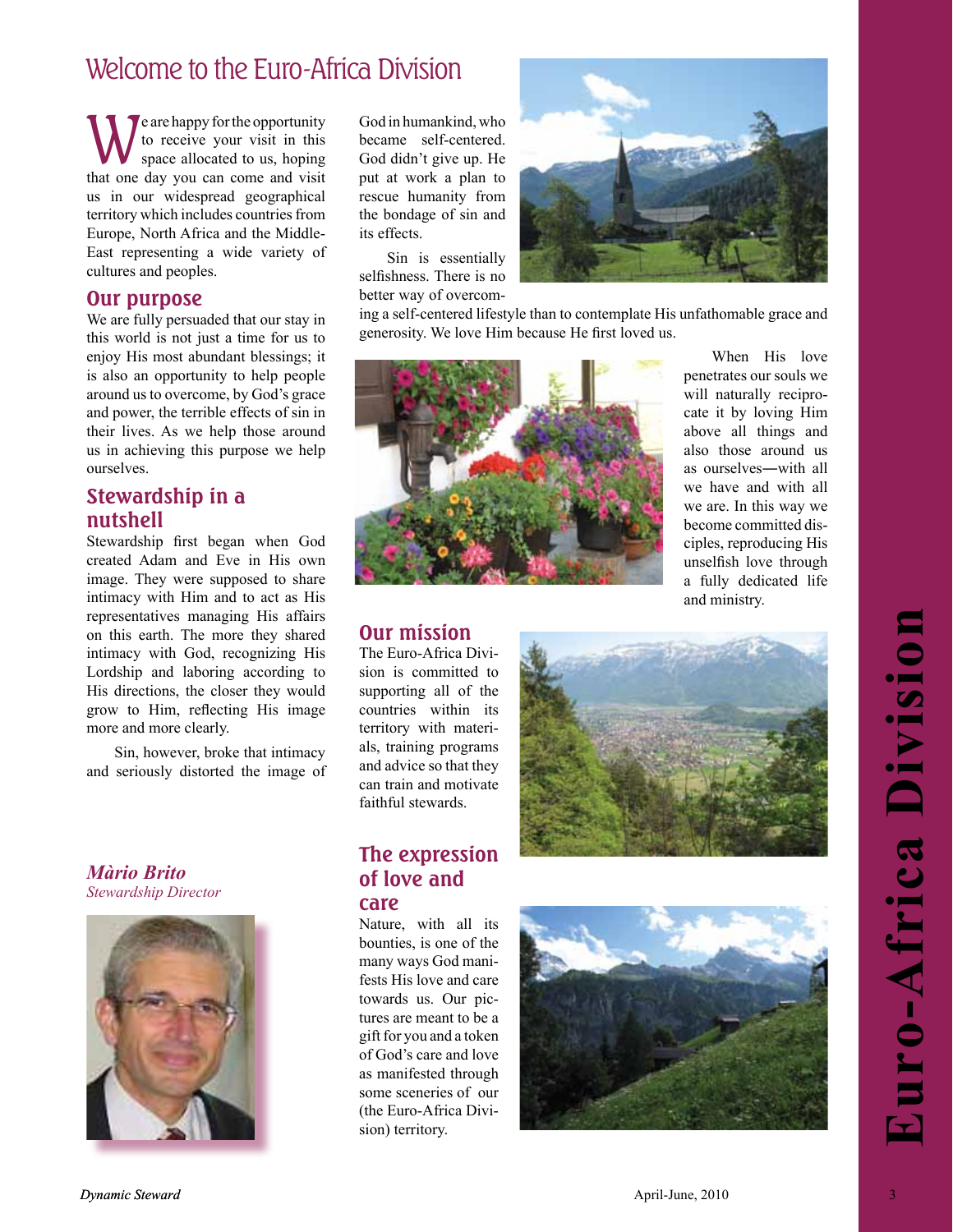## Against the Tide

Since its organization as the youngest division in 2002, East-Central Africa Division has been striving to move forward amidst very ince its organization as the youngest division in 2002, East-Central Africa Division has been great challenges. Our experience has been like an African canoe striving to sail upstream against the tide. If it were not for the conviction that God is with us, we would have been paralyzed, shackled with the fetters of fear and raised our hands in defeat. However, we have struggled to move ahead, with the calm assurance of God's presence with us. We declare with Paul, "*If God be with us, who can be against us?"* God's presence has not removed obstacles and challenges, but has strengthened us to meet our challenges headlong.

### **The impeding tides**

The following are some of the tides we have been sailing against:

- Millions of lost souls in vast unentered global mission areas.
- Approximately 2.5 million church members in dire need of being nurtured and equipped for ministry.
- A small underpaid workforce that urgently needs resources and relevant training to minister effectively.
- A great need for decent houses of worship to cater for an ever growing membership.
- Contextualized literature to ground our members in the truth in their major languages.

### *Kigundu Ndwiga Stewardship Director*





• Spearheading unity and overcoming negative ethnicity among the hundreds of ethnic groups across the division.

### **The "stewardship tide"**

The challenges mentioned above highlight and underscore a great need―the need to become self-supporting. We dream and envision a time when we will completely finance our mission and boldly seize the greater blessing-the blessing of generously contributing and giving of our human and financial resources to the world field! That dream, our fondest dream, is based on the conviction that we have not been called to manage man's scarcity but God's abundance! It is informed by the wisdom of an unknown Talmudic philosopher: "The noblest charity is to prevent a man from accepting charity; and the best alms is to show and enable a man to dispense with alms."

The vision of becoming a self-supporting and generous division may look like a mirage in a desert or sound like mere wishful thinking in a division where the strong adverse tides of civil wars, homeless displaced refugees, abject poverty, environmental degradation, climate changes, the droughts, the starving millions, the reduced life expectancy due to tropical diseases and the dreaded AIDS, the high levels of unemployment, the high birth rate and the resultant overpopulation, and the frantic scramble for scarce economic resources seem like an insurmountable Tsunami!

### **Misplaced confidence**

A construction of the control of the control of the control of the control of the control of the control of the control of the control of the control of the control of the control of the control of the control of the contr A casual look at the circumstances within and without ECD could be discouraging! However a deeper look will reveal two very strong compelling reasons for our calm confidence in the fulfilment of our vision-the all sufficient grace of God who helps the weak and the united resolve of our people. The priority given to stewardship education, the appointment of stewardship departmental directors at every organizational level, the division-wide weeks of prayers, the stewardship camp-meetings and conferences, the intra and inter-country stewardship preaching initiatives, the flooding of stewardship material and the frequent visits to ECD by the GC stewardship directors are seeds that are bearing fruit.

### **Signs of progress**

The annual average increase of 20% in the returning of tithe in times of an economic meltdown and serious droughts are harbingers of the fulfilment of that vision. The words of the ECD President, Elder Mbwana, in an email to me, sum it all: "...we have had an increase in tithe every succeeding year since we started. This is a direct result of God's leading...I have even noticed we are close to achieving our strategic goal of tripling tithe in eight years...." With an all resourceful God on our side, we will continue to make tremendous headway upstream against the tide!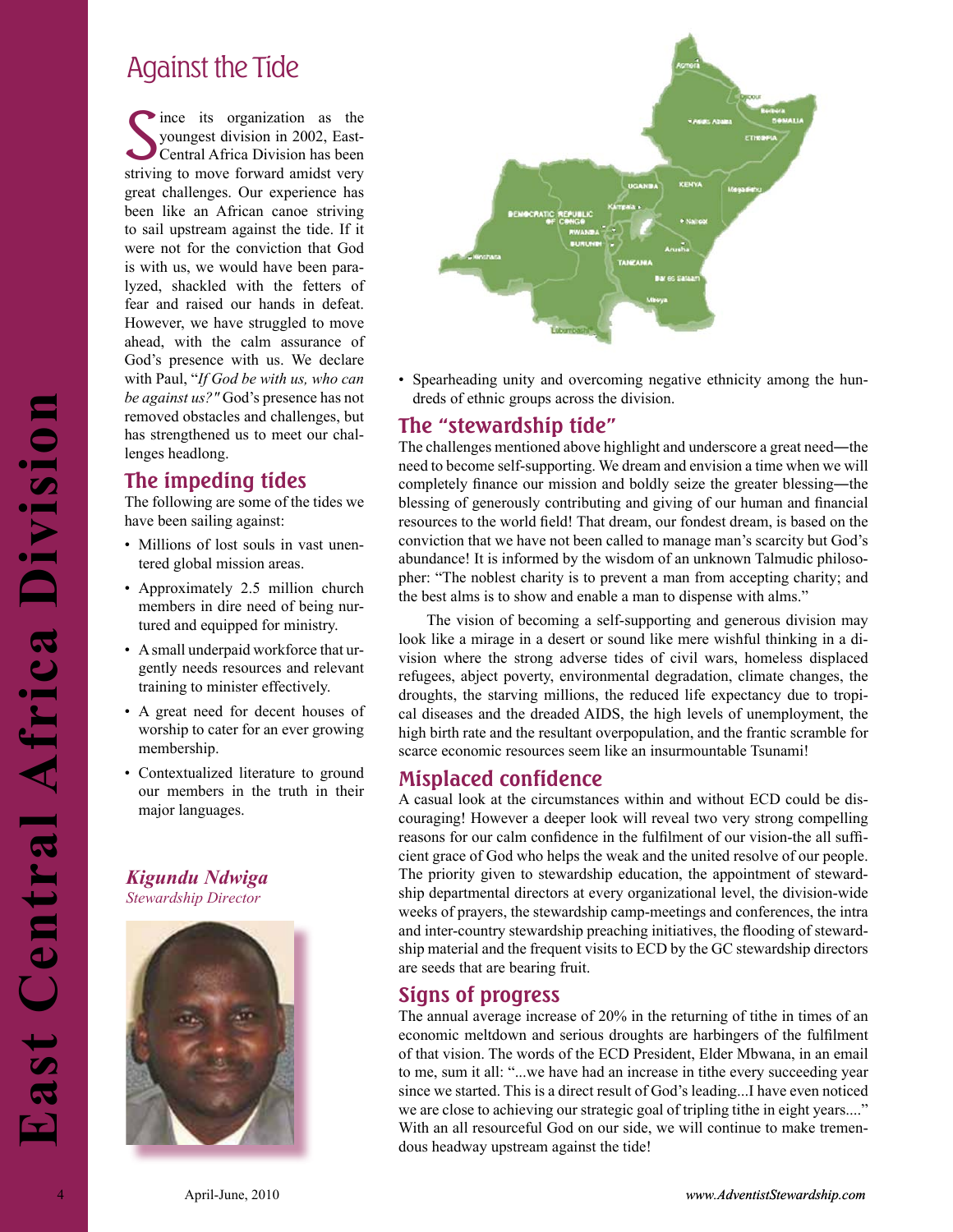## Seventh-day Adventists in Russia

Many of you may not know much about the Seventh-day Adventists in Russia, and I am delighted to have this opportunity and this reserved spot to tell you a little about us. Russia is a part of the Euro-Asia Division where w and I am delighted to have this opportunity and this reserved spot to tell you a churches with a membership of 136,900 people. The total population in the territory is 278,885,000 people.

The first seeds of Adventist teachings penetrated into Russia in the second half of the 19th century through printed literature that was sent from the United States to Mennonite immigrants and their relatives living on the border regions of Russia on the banks of the Dnieper and the Crimea, the Volga and the Caucasus. The first Adventist congregation was founded



by Louis Conradi in 1886 in the

*Andrey Arfanidi Stewardship Director*

After 1917, the activities of the Seventh-day Adventist Church in Russia increased noticeably through publications such as *Evangelism* and the *Voice of Truth* magazines. In 1926 and 1927, Adventists and the Baptist Church together with the state publishing houses in Leningrad and Kiev published the Bible. Adventists organized agricultural communes, opened a clinic near Saratov, and were ac-

town of Berdebulat in the Crimea. It consisted mainly of German colonists.

The first Russian community of Seventh-day Adventists was established in 1890 in Stavropol by the active involvement of a former deacon of the Orthodox Church, Theophilus Babienko. Babienko was exiled to the Caucasus from the Kiev because he created the "society of admirers of the Bible." The

activities of the Seventh-day Adventist Church during the early period was accompanied by certain difficulties associated with the then current legislation on non-Orthodox denominations. However, with the proclamation of Religious Freedom on April 17, 1905, the Seventh-day Adventist Church in Russia was recognized by the tsarist government as legitimate and official.



**Photos are from the Follow the Bible tour.**

tive in many missionary activities. However, repression in the thirties did not spare the members of the Seventh-day Adventist Church. Almost all the ministers of the church were repressed as the restructuring charges were hung labeling them "agents of Germany and the United States." The situation changed very little in the '50s and '60s when many houses of worship were closed. In 1960 church services were disbanded after the war, creating the All-Union Council of Seventh-day Adventists.

Thanks to the democratic transformation of society and the attainment of freedom of religious believers, restoration of the church organization and the normalization of the church became possible after 80 years of struggle.

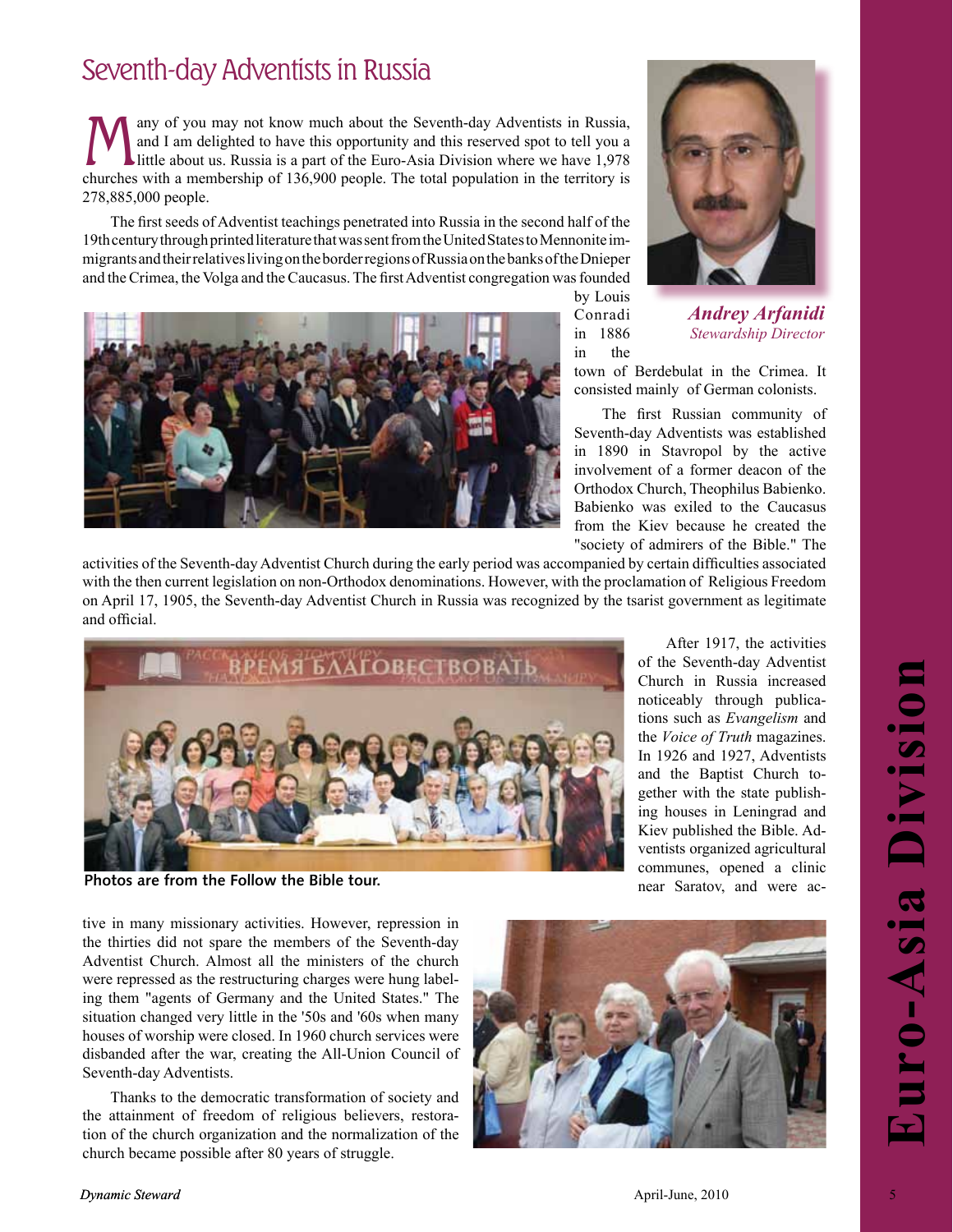## Stewardship Ministry in Inter-America

Using the fiftieth General Conference Session, held in Detroit, Michigan, in 1966, a vote was taken to turn the Church Development Service into the Church Development Department. Pastor Walter M. gan, in 1966, a vote was taken to turn the Church Development Ser-Starks was elected as director of this department, a position that he held from 1966 to 1978. The Spring Council of 1967 made official the name of Stewardship and Development Department.

From its beginning in the Southeastern Union in the United States in 1957, the Church Development Service was used only in North-America, and it was dedicated to help churches know how to finance church and school construction projects.

After becoming a church department, with a worldwide action range, emphasis was given to the need to promote the stewardship program within the revival and reform realm and give the church the orientation and professional assessment needed for projects involving construction and development.

### **History**

The Inter-American Division was one of the first world divisions to name a stewardship director. Pastor Glen Smith was assigned to the position. The division voted on November 12, 1967, to appoint stewardship leaders in all the different levels of the church, including the local church, and the reaction from the local fields and churches was positive.

Subsequently, a stewardship program for the church member was established following the systematic benevolence principles. Thereafter, a stewardship program for the local church was envisioned under the concept of a combined budget, and the stewardship program for the conference/mission was structured with the concept of the development plan. The mission/conference development plan is a program that organizes the spiritual as well as the financial resources of a local field.

The program was consolidated in Inter-America during the decades 1970-1990. On May 12, 1994, the Inter-American Division held a stewardship Summit Conference in Miami, Florida. The division committee approved the personal giving plan consisting of a Global Offering as the official program for the whole division.

This plan would then improve and replace the combined budget plan previously used in the entire division since 1969. Three unions started with the new plan on January 1995, followed by five more in 1996. The remaining unions adopted the plan within the following two years.

### **Our leaders**

Since its inception, the Stewardship Department has had leaders who have promoted the principles and programs prepared in coordination with the world field. For this reason, training of stewardship directors is very important.

From the two standards are seen to the duration is to the consideration of the consideration of the standard in the consideration of the standard in the standard of the standard in the standard behind to the standard behi In the Inter-American Division stewardship leaders on all levels (division, union, conference, and mission) are encouraged to support the mission of the church and provide leadership that: 1) demonstrates dedication to the stewardship principles; 2) teaches that stewardship is a very high spiritual experience; 3) instructs workers as well as members on the biblical concept of total stewardship; 4) motivates and educates the entire membership on the Adventist system of personal giving plan; 5) leads them to put this plan into practice; 6) provides a stewardship curriculum for the certification program, and 7) coordinates an annual training program for stewardship di-



*Màrio Niño Stewardship Director*

rectors, ministers, elders and lay leaders for the purpose of providing local churches with biblical and dynamic church leadership.

### **Our mission**

Our mission is to glorify God, and under the influence of the Holy Spirit, lead every convert to experience a personal and transforming relationship with Christ, enabling the believer to become a disciple in sharing the Everlasting Gospel with everyone.

The principal task of the church is permanent evangelization and total participation. The growth programs include a consolidation plan by the church. It is to win new members, to retain and prepare them for the kingdom of God.

### **Faithful stewards**

Since 1995 the focus of the Inter-American Division is the theology of stewardship.

The tithe–10% of income–is God's portion that is used to support the ministry and to proclaim the gospel in this conference/mission and in all the world. This should be set aside first.

*"The giving of tithe and offering each Sabbath is an act of gratitude to God for Seventh-day Adventists, and is also an expression of faith in the church's financial system. Thanks to that faith, the church has managed to blossom throughout the world for 150 years."* ―Màrio Niño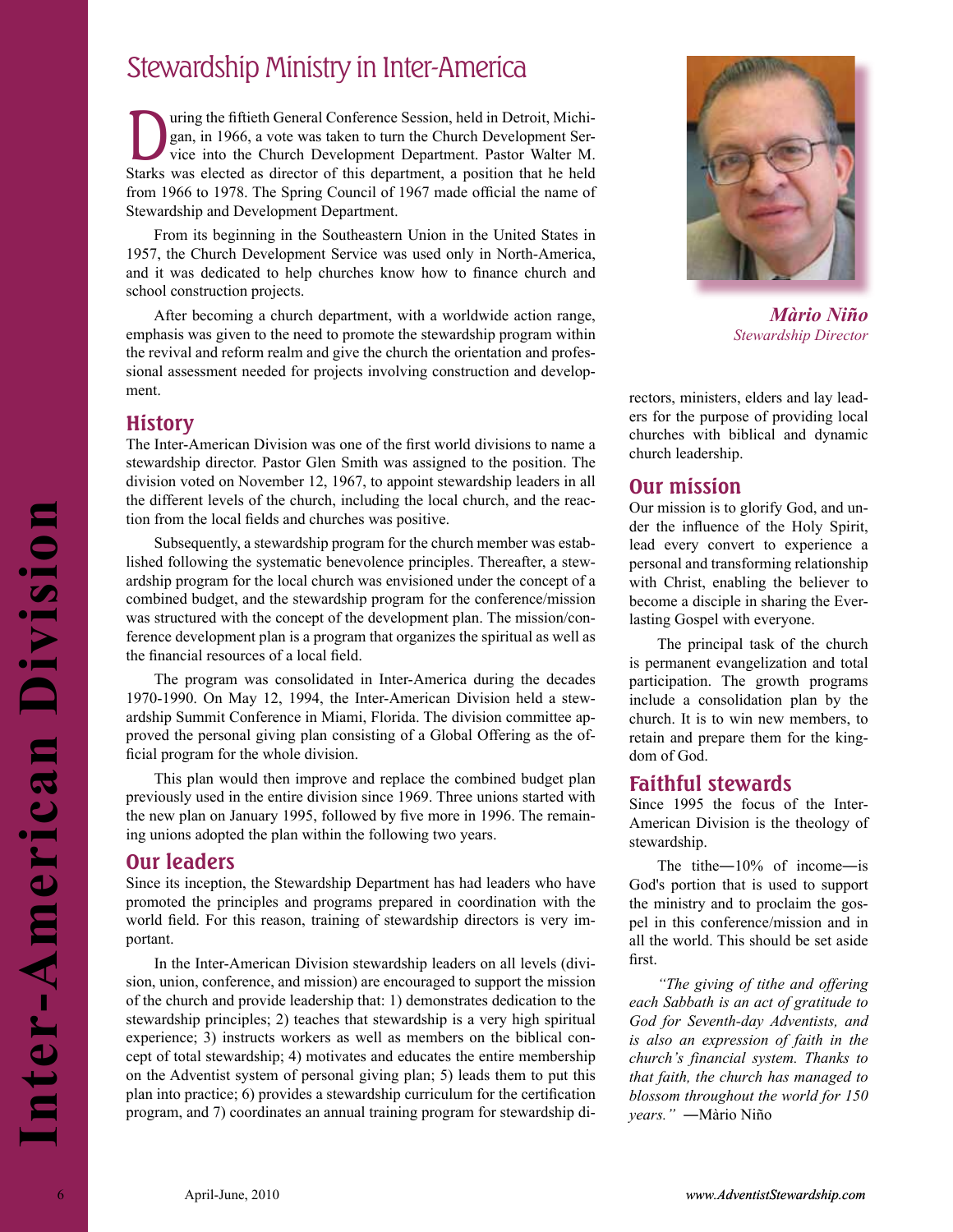## Faith and Finance: Financial Planning with a Faith Factor

he North American Division is pleased to announce the completion of the new *Faith and Finance* stewardship resource.

T *Faith and Finance* is a 12 lesson practical study on the Biblical principles of money management. The material has already proven to be life-changing for those who read and study the material. It has been prepared for personal or small group study and contains helpful forms and Bible study application worksheets at the end of each lesson. A small group Leader's Guide is available and sold separately.

The Leader's Guide has helps for each lesson to assist in outlining the primary principles for each lesson and to focus attention on each lesson's highlights. It presents discussion questions that will facilitate the small group study. A CD is included in each Leader's Guide containing PowerPoint illustrations for each lesson. *Faith and Finance* is currently available in both English and Spanish editions from Advent*Source* and the Adventist Book Centers. The price is \$12.99.

This book has been prepared in response to the request of families who wanted information that was biblically based and yet had the practical information needed to manage family finances in our changing world. The full crosssection of personal finance is covered from getting an education to making end-of-life decisions. Titles include, Why Money Management is Important to the Christian; Planning for the Cycle of Life; Giving: Tithe, Offerings, Helping Others; Dealing with Debt; Making a Budget; Training Children, Money and Marriage, Money and Singles; Major Purchases: Housing, Automobiles; Honesty, Integrity, and Work; Planning for Retirement; Saving and Investing; Inheritance and Estate Planning, and The Rewards of Financial Faithfulness.

Those who study and follow this material will: 1) learn to organize their finances in a way that is simple and easy to understand; 2) systematically pay off their existing debt; 3) learn to live within their income; 4) learn to save and invest; 5) become faithful with their tithes and offerings; 6) experience the joy of giving, and 7) plan their estates to return to God the excess of their assets.

Pastors and local church stewardship directors are encouraged to order a Leader's Guide and the study book for presentation to the local church leaders and to use in promoting its use in small group study.

Readers will appreciate the strong biblical foundation that is evident in the book and will benefit greatly by following the practical principles for daily living. Many individuals in the church today do not have a good training in managing money. No matter your current age or background you will

*G. Edward Reid Stewardship Director*



benefit from this book. The stress associated with economic downturns and crisis will be minimized. Preliminary feedback has all been very positive from the cover design to the upto-date content.

The contributors to this study are Gordon Botting, Dick Hanson, Ben Maxson, and G. Edward Reid. They have all been stewardship directors and financial counselors and have worked together to prepare this material.

The small group Leader's Guide was created and designed by Maria Ovando-Gibson who with many years of academic and ministry experience in discipleship and small groups is presently assistant director of the General Conference Stewardship Department.



**English Edition**



**Spanish Edition**



**Leader's Guide (available in English and Spanish)**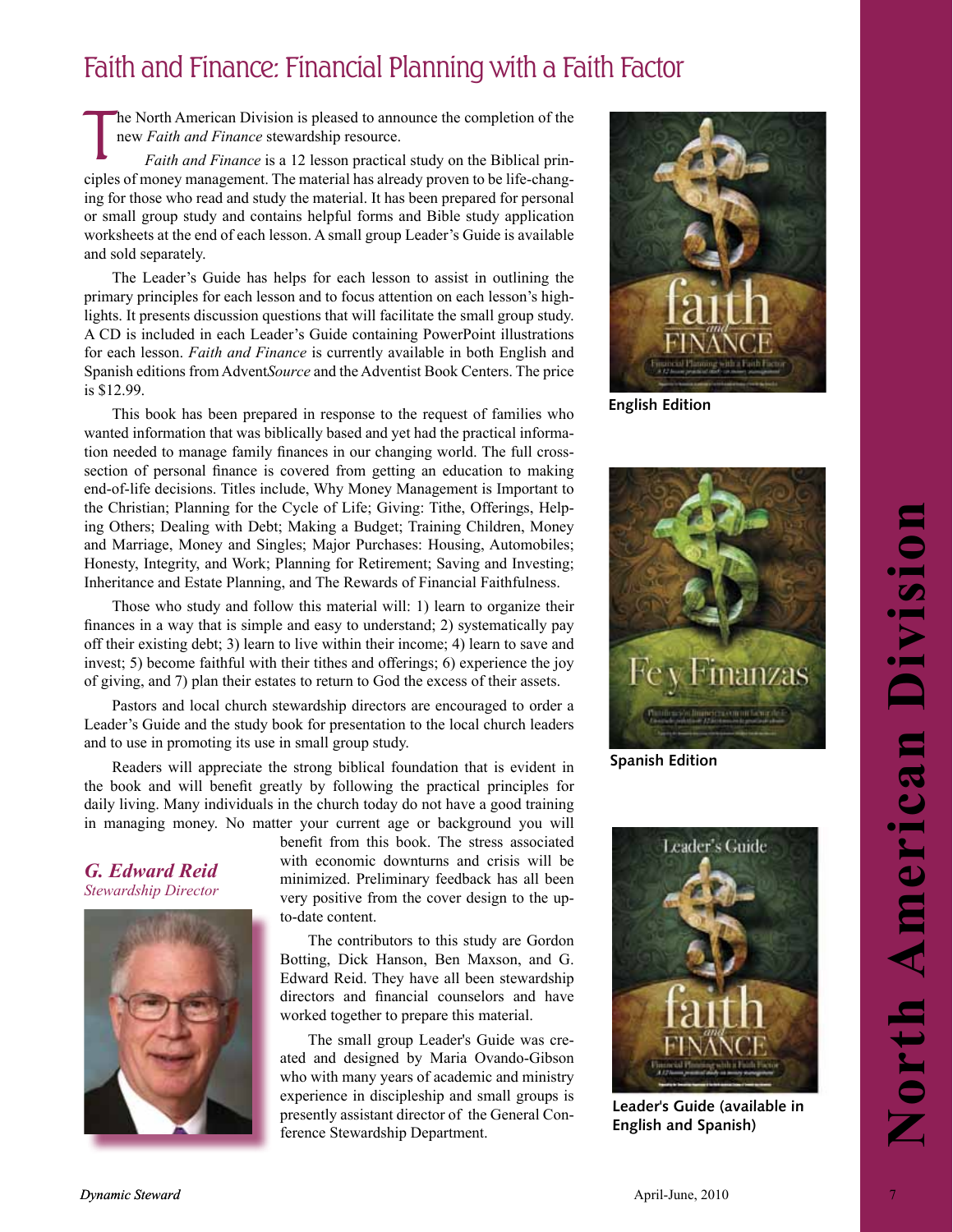## From a Crown of Thorns to a Crown of Glory: a Symbolism

Trowns have been symbols of authority, power and honor and in some instances expressions of victory throughout the history of humankind.<br>When I look at the special pin produced by the Stewardship department it reminds me o rowns have been symbols of authority, power and honor and in some instances expressions of victory throughout the history of humankind. When I look at the special pin produced by the Stewardship departthis idea come to mind? Because the crown of thorns that was put on Jesus makes me think of His suffering and sacrifice on the cross. Looking at the other half of the pin, it is possible to imagine Jesus as Lord and King coming in glory as it is portrayed in the book of Revelation.

According to the Scriptures, crowns were placed on the head of the high priest at the consecration. One important function of the high priest was his ministry during the day of expiation in which sins were removed from the tabernacle through the symbolism of the sacrifices and the manipulation of blood and confession of sins (Lev 16).

Shoot and various computes in the binder of the system of the binder of the system of the binder of the system of the binder of the system of the system of the system of the system of the system of the system of the system Beside the priesthood, crowns were also used for royalty to symbolize authority, a practice performed in the history of the kings of Israel and Judah. Thus, royal crowns were used for kings' consecration. For example, a crown was put on the head of Joash to show that he was established as king of Judah (2 Kings 11:12; cf. 2 Chron 23:11). Figuratively, the word crown was used in reference to humanity and life. Humanity was created by God as the crown of creation. Thus, crowns literary and figuratively are mentioned in the Scriptures to symbolize authority, consecration, love and compassion as well as suffering.

### **The crown of thorns in the Gospels**

The crown of thorns points out the sacrifice of Jesus as the Son of Man who "did not come to be served, but to serve, and to give his life as a ransom for many" (Mark 10:45).

In this context, the crown of thorns came to symbolize His suffering and death as expiation for sinners. As the suffering servant of Isaiah 53, Jesus understood His mission as savior and redeemer.

In synthesis, the crown of thorns, a mockery of Jesus' Kingdom, came to symbolize His sacrifice in behalf of humanity (2 Cor 5:21) and after Jesus' resurrection and ascension to Heaven (Acts 1:9- 11) the crown now symbolizes Jesus as our Lord and King.

## **The crown of glory**

In contrast to the crown of thorns, the epistles and the book of Revelation teach the literal and figurative crown of glory. In the middle of the book of Revelation in the section that focuses on the judgment, John looked at Jesus "like a son of man" with a crown of gold on his head and a sharp sickle in his hand (Rev 14:14). That description now mentions Jesus as King and Judge who is coming to give a final reward to His people.

In the last section of the book of Revelation the coming of the Lord is portrayed as Jesus coming with many crowns (Rev 19:11-13). This is the one who is called KING OF KINGS AND LORD OF LORDS (Rev 19:16). Jesus is seen now as wearing a crown of glory at the climactic fulfillment of the promise to establish the kingdom of God (Mark 1:15). Those who wait for the blessed hope will also participate in that crown of glory which will be a crown of victory.



 *Miguel Luna Stewardship Director*

So, it is the apostle Paul who compares the final outcome of the Christian life with an athletic race by which figuratively the runners will get the crown of victory "that will last forever" (1 Cor 9:24-26). Paul also wants Timothy to understand that those who trust in the Lord and His righteousness will get the crown of righteousness. "I have fought the good fight, I have finished the race, I have kept the faith. Now there is in store for me the crown of righteousness, which the Lord, the righteous Judge, will award to me on that day. . . " (2 Tim 4:7-9).

> The symbolism from the crown of thorns to a crown of glory shows us the two important phases of the life and ministry of Jesus Christ, first a sacrifice for sinners and second as King in His coming to reward His people in the final judgment. The fact that crowns were put on the heads of priests and kings also suggests the min-

istry of Jesus as High Priest and istry of King (Hebrews 1, 7). In that particular dimension the crown of glory typify His ministry as High Priest and King. In this second dimension of His ministry Jesus promises a crown of eternal life for the people of His covenant, for those who are faithful Jesus will give the "crown of life" (Rev 2:10).The pin distributed by the Stewardship Department, through a combination of a crown of thorns and glory, brings light to the ministry of Jesus for salvation of humanity and for a commitment of Jesus' disciples to accept Him as Savior and Lord of their lives.

 To read the full article go to *www. AdventistStewardship.com.*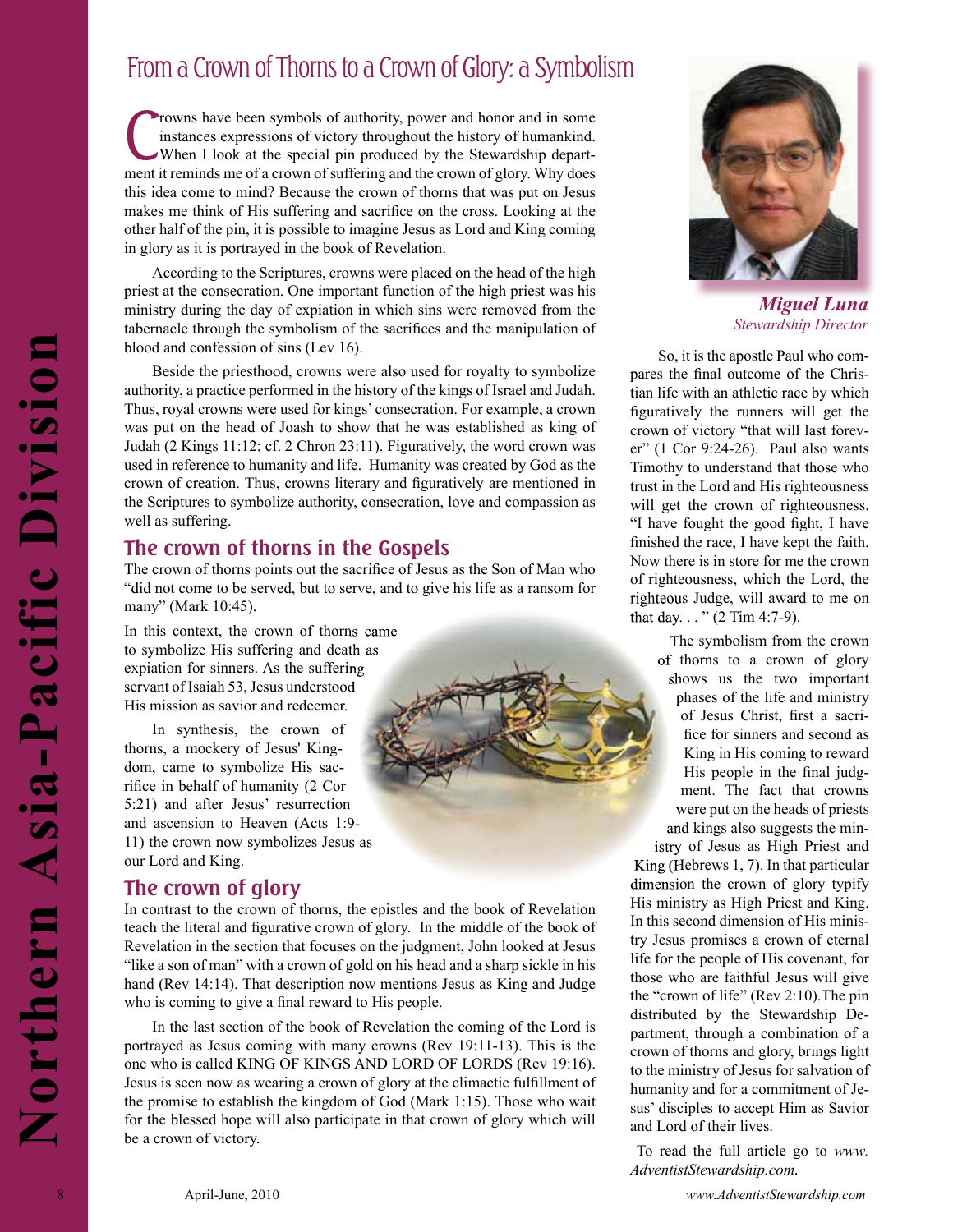## Consecrate Yourselves

C onsecrate yourselves, for tomorrow the LORD will do amazing things among you." Joshua 3:5

The Lord commanded the new leader directly to convey this order to the people. The command was fulfilled, and the miracles and wonders were seen in Joshua's leadership. Motivated by this subject and other teachings of this nature, the Stewardship Ministry of the SAD, has directed its emphasis towards morning devotionals. Last year's results have shown the validity of the same principle in our territory.

### **Spiritual Enrichment Seminar**

The main tools used are: SES―Spiritual Enrichment Seminar, Financial/ Spiritual Diagnosis, and Week of Prayer.

The SES has been the mainspring of the ministry. The basis of the movement is the promotion of daily intimacy with God, and its goal is to develop and consolidate the habit of searching God first thing every morning. In each seminar, two phases are employed: one aimed at developing the habit over 40 days, and the other aimed at consolidating it in 180 days.

In the entire process, different materials are used: a handbook for the preparatory seminar (7-8 hours), another for the practical 40 day journey, and the Bible and the Spirit of Prophecy for the 180 days. Every two years

*Miguel Costa Pinheiro Stewardship Director*





**Spiritual Enrichment Seminar II "Better Living with Better Health" held in Cochabamba, Bolivia, August, 2009.**

the emphasis evolves depending on the feedback, but the basis is also maintained. More than one million people participate actively in this movement and have routinely put their lives at Jesus' feet before any other task at the beginning of each day.

Prev. The BSS has been the nations principal and the received and section and the content of the minimizy. His basis of the minimizy the basis of the minimizy the basis of the minimizy the basis of the minimizy the basis The financial/spiritual assessment comes immediately after the SES. After acclimating to searching for God as a lifestyle, comes the process of education and commitment with the maintenance of the Great Commission, from the local church. The process is very simple. The finance committee meets and analyzes the frequency (not numbers) with which each member that has income has given tithes and offerings.

After this analysis, objectives, goals, and strategies are established to reach the desired future. Within the vision of the SES, the member is taught that infidelity in tithes and offerings is not a financial problem, but a spiritual one. Thus, the whole process is conducted within the vision of salvation and the redemption of the spiritually sick brother.

### **Week of prayer**

The week of prayer is another relevant element in the work program. The difference of this week, besides the preaching, is the use of testimonies from within the entire territory of SAD. This is an outstanding event, and it is anticipated with joy by the church.

### **Other work fronts**

Besides, in the other work fronts, one looks for doing a Christian stewardship aimed at the usual intimacy with God. It is very difficult to measures spirituality, but it is possible to know the degree of rising trust in God and in the leadership of the church through the growth of tithes and offerings over the last few years, according to what is seen below:

- Growth of tithe from 2005 to 2009: 116.33%;
- Offerings from 2005 to 2009: 128.71%.

When faith is daily exercised and developed, fidelity will be something natural, for the converted person will do everything the Lord asks them.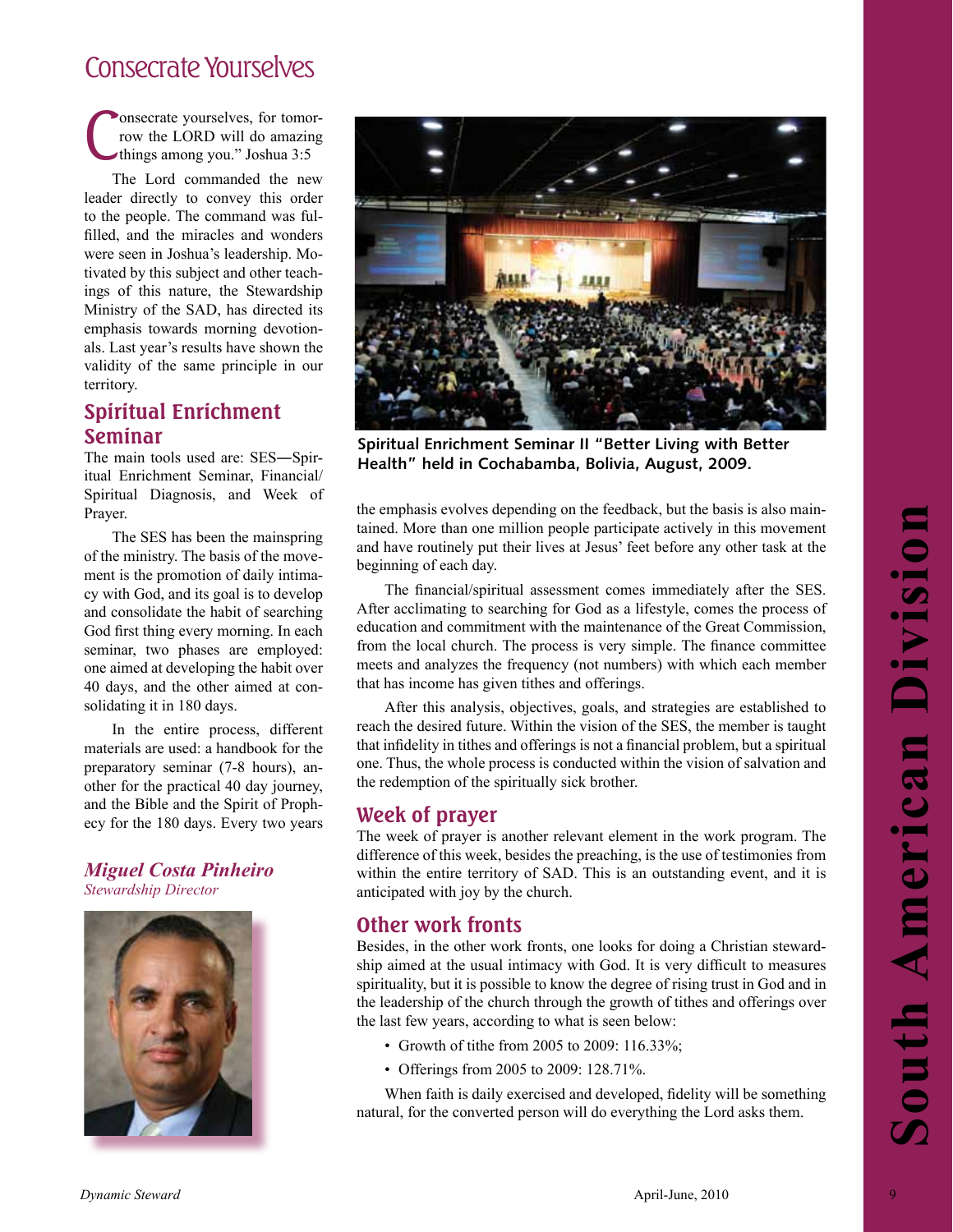## Connecting With God and Growing

Wo very real uncompromising tensions exist in the South Pacific Division: 1) that everything happens as a result of something tangible or must have a reasonable explanation to it, and 2) that life is mysterious and anythin wo very real uncompromising tensions exist in the South Pacific Division: 1) that everything happens as a result of something tangible or must have a reasonable explanation to it, and 2) that life is mysterious and relentless in many circumstances.

From the sophisticated cities of Australia and New Zealand to the primitive mountain hamlets of the Highlands of Papua New Guinea, the message has been to make God real from deep within instead of an outward show or display. True religion has to do with the heart more than the outward body. Hence a relational stewardship emphasis has been made across the division to help people understand this. The following brief captions show some of the things that we have been inspired to do and are doing as we come to terms with this reality.



*Joseph Talipuan Stewardship Director*

### **Papua New Guinea Union Mission**

In PNGUM there were two major discipleship events. We had the first largest stewardship event ever held at Keya Camp. There were 10,000 to 15,000 people present. Dr. Erika Puni from the GC and I were the main presenters. The meetings were mixed with stewardship and soul winning programs. Under the union leadership of Pastor Benjamine Kola people were baptized every night.

Afterwards, we had leadership trainings for the Bougainville and New Ireland pastors along with district seminars throughout the country.

### **Trans-Pacific Union Mission**

There has been continued focus on key church leadership throughout the Pacific that included TPUM. As a result, there was a major stewardship seminar for pastors conducted in Fiji along with other leadership trainings which were coupled with evening revival meetings in Vanuatu and the Solomon Islands.

### **Newland Pacific Union**

### **Conference**

The concept of stewardship was shared in the Cook and French Polynesia Islands in which Dr. Puni conducted a seminar in the Cook Islands.



**Kainatu choir conducted by a paralyzed man.** 



**Youth sing during a leadership training in the Solomon Islands.**

### **Australian Union Conference**

In AUC their emphasis is heart connection with

God. The people there have taken this very seriously. The initial nationwide initiative was to encourage individual devotional life with stewardship emphasis. Their first book, *7 Week Spiritual Journey*, complied by Pastor Lionel Smith, one of their conference directors, is a popular resource. It was adapted for the world church and has been printed twice in the union conference.

### **Division Wide**

Overall, the whole work of stewardship is getting more exciting. The South Pacific Division has declared 2010 as the *Year of Stewardship* throughout the division and three division-wide initiatives have been put in place:

- 1. Week of Stewardship Emphasis Sept 25th – Oct 2nd 2010.
- 2. Special issue in the *Record* highlighting stewardship in SPD.
- 3. Special postures advertising the Week of Stewardship Emphasis.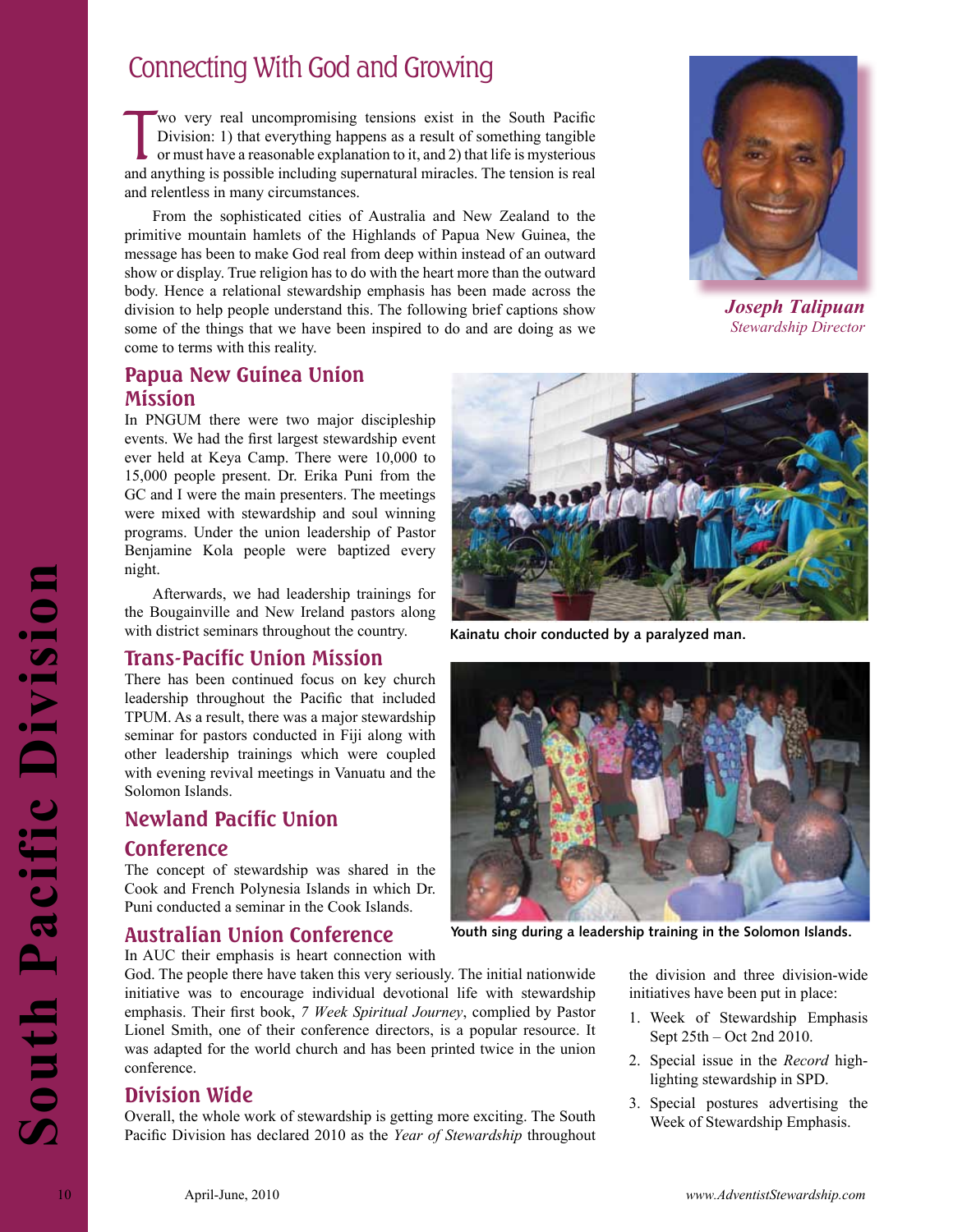## A Question of Destiny

**Destiny is defined as a predeter-**<br>mined course of events. It may<br>be conceived as a predeter-<br>mined future whether in concrete or of mined course of events. It may mined future, whether in general or of an individual. It is a concept based on the belief that there is a fixed natural order to the cosmos!

Matthew 19:16-29 records an encounter between Jesus and the rich young man. The young man raised a serious question which may be termed *"a question of destiny."* His question should actually be a question of every serious Christian. It was directed to the right person. The question paints a picture of seriousness on the part of the young man.

The young man asks, *"Teacher, what good thing must I do to get eternal life?"* Matthew 19:16. Jesus focuses on the question of the young man, the response He gives surprises him. The reference to the commandments led the young man to the reaction, "which ones?" To the young man it appeared as though Jesus was talking about some set of commandments he was not aware of. It is strange that Jesus refers a Jew to the commandments. The life of a serious Jew was characterized by commandment keeping.

In verses 18-19 Jesus enumerates the six commandments that have to do with our human relationships. To which the young man responded by saying *"all these I have kept."* Was he right by making such a claim? Did he really understand Himself?

### *Micah Choga Stewardship Director*



In verse 21 Jesus answered, *"If you want to be perfect go sell all your possessions and give to the poor, and you will have treasures in heaven. Then come, follow me."* The response of Jesus, makes it appear as though He was now deviating from the subject under consideration, yet Jesus pursued the same



subject from an angle that would assist the young man to discover that he had not kept the very commandments he claimed to have always kept. The statement from Jesus became a point of departure with the young man. It revealed his true character. It aroused feelings of anger and rejection of the counsel of the master.

### **Why did the young man react?**

Many times we behave as though we love God, because our true selves have not yet been revealed. We tend to be devoted to our religion as long as it does not disturb us in those things that we cherish. We appear to want to be good when we are just parading ourselves. We sometimes appear to be genuine and serious in what we are doing until the Holy Spirit exposes our pretense.

**Dynamic Steward Across the Steward April-June 2011**<br> **Dynamic Steward Across the Control Control Control Control Control Control Control Control Control Control Control Control Control Control Control Control Control Cont** Let us analyze this story. The young man came to the right place and left for the wrong place, came as one concerned about his destiny and left as one who did not care about his destiny, came asking the right questions but looking for flattery rather than the truth, came to the source of knowledge and left without true knowledge, came to the source of life and left without life, came happy and left sorrowful. He forgot that the gospel does not heal before it bruises, it does not comfort before causing some discomfort, it does not provide hope before exposing your hopelessness, neither does it establish you before it knocks you down.

### **What was the problem of the young man?**

Wealth stood between him and his God. He had another God called his wealth. Covetousness caused him to turn against the Savior. He valued temporal things more than the permanent. "But he was not ready to accept the Savior's principle of self-sacrifice. He chose his riches before Jesus. He wanted eternal life, but would not receive into the soul that unselfish love which alone is life, and with a sorrowful heart he turned away from Christ (*Christ Object Lessons*, p. 393.2).

### **Was Jesus fair with the young man?**

Why would Jesus not require people like Abraham, David, and Job to sell all they had and follow Him? According to what we have established so far, Jesus was not requesting the young man to do anything strange. He Himself had walked the road of sacrifice. He was simply asking him to follow His footsteps. He was requesting Him to accept the cost of discipleship.

Are you concerned about your destiny? Then hearken to the advice from Jesus. You need to surrender yourself totally to Him and walk the road of sacrifice. Allow nothing to stand between you and God. Let not your wealth replace God in your life.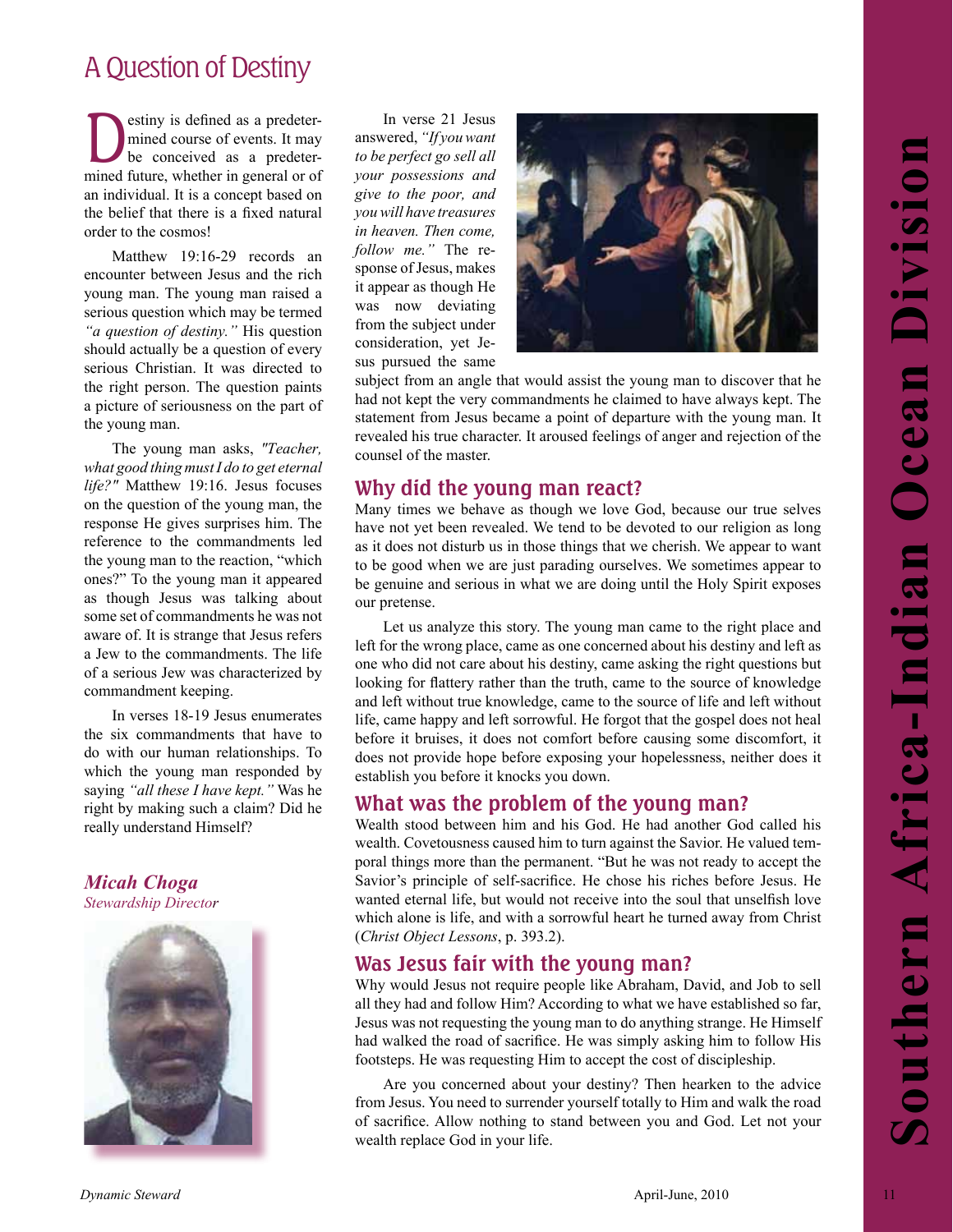## How Do We Worship Our Maker and King?

When we close our eyes and scan our life history, we can see at a glance how wonderfully God has led us through life. It is amazing!<br>His love, care, compassion, His mercies, His sacrifice made for the world and his blossin glance how wonderfully God has led us through life. It is amazing! world and his blessings He has bestowed upon us are GREAT and FANTAS-TIC. It is beyond our comprehension to understand. Nothing that we can do can compensate His love for us!

We owe Him everything and even in eternity we cannot repay Him. It is beyond our ability. So we simply ADORE and WORSHIP Him in singing, meditation, reading, teaching and preaching the Word of God. But more than this, the most effective way and the best way to show our love for Him is through our tithes, offerings and gifts that we bring unto the Lord. It can be in kind or cash.

When I go around the division, many of our village church members bring their offerings such as you see here, like goats, eggs, fruits, chicken, grains in bags. It is so wonderful to see these gifts. I am sure the Lord will bless them abundantly because it is the real sacrifice, not in just words, but in deeds and actions of sacrifice! This is the only way to show our true love, and gratitude unto Him!



*Marapaka D. Joseph Stewardship Director*

**Below is a church in Pegallapadu, North Andrhra Section, East-Central India Union, India.**

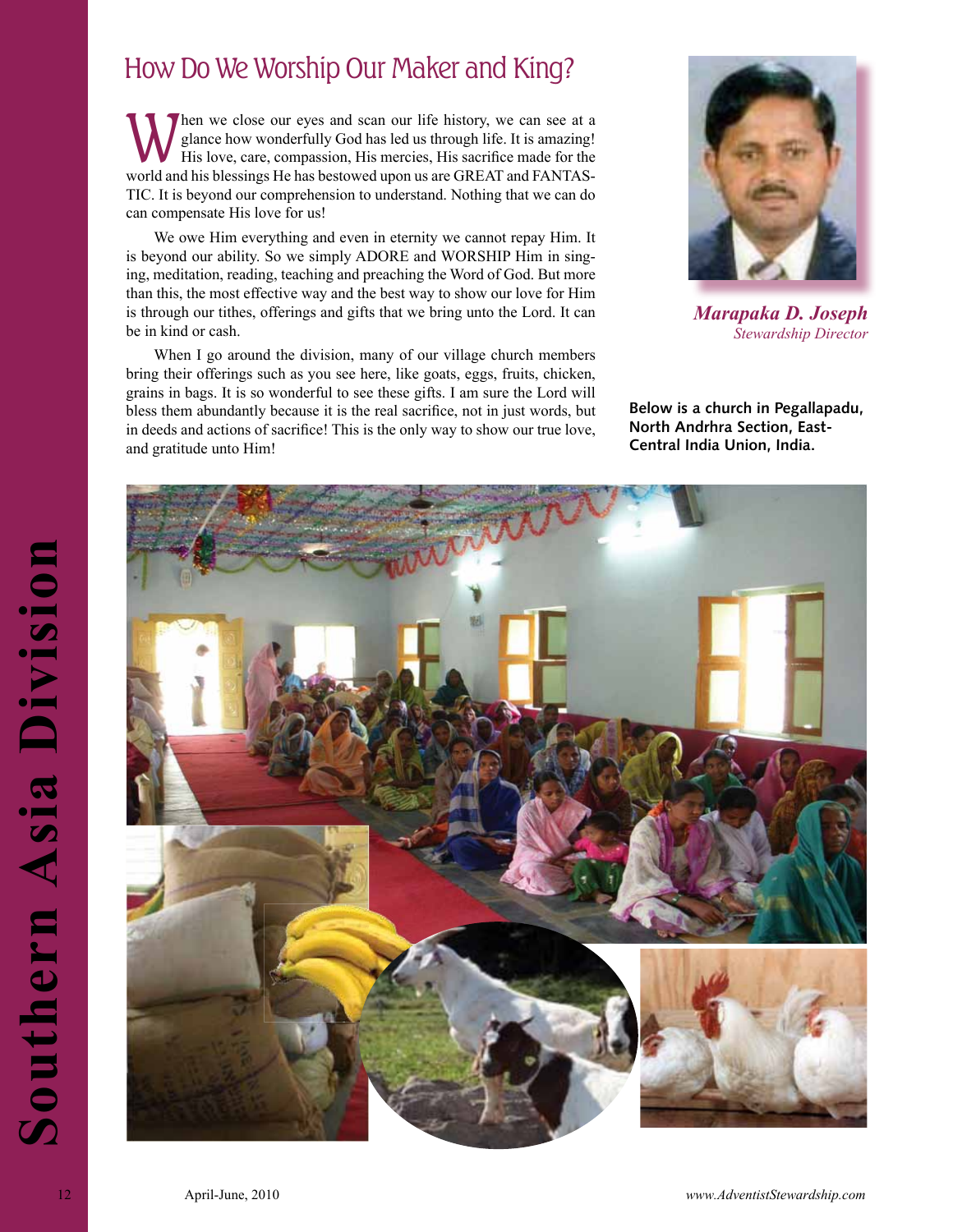## Division-wide Stewardship Training Seminar

In May 2007, a division-wide<br>Stewardship Trainers Certi-<br>fication and Trust Services n May 2007, a division-wide Stewardship Trainers Certi-Seminar was held in Bangkok. Pastor Noldy Sakul, the Southern Asia-Pacific Stewardship director then, was pleased to have the GC Stewardship and Trust Services personnel attend as resource speakers: Erika Puni and Jean-Luc Lézeau for Stewardship and Jeff Wilson and Wilfredo Sumagaysay for Trust Services.



work field.

New paradigms on stewardship and trust services were introduced and new materials were made available to be used by the local church members and pastors in the southern Asia-Pacific territory. Stewardship and Trust Services directors under SSD gave positive

**Erika Puni Jean-Luc L**é**zeau Jeff Wilson Wilfredo Sumagaysay**



**Noldy Sakul The changing of the guards**

Before being called to be president for the union in east Indonesia early 2008, Pastor Noldy Sakul manifested faithfulness to his duties and passion to his calling in the stewardship department. His life has always been a testimony to the never-ending grace of Christ towards a faithful steward.

### *Wendell Mandolang Stewardship Director*





**Delegates from the South Sulawesi and North Sulawesi Conferences at the Bi-Union Stewardship Congress held in Bali, Indonesia.**



**Pastors and officers from the local missions/conferences along with Wendell Mandolang and Erika Puni at the Stewardship Certification for Pastors and Officers held at the West Indonesia Union Mission in Jakarta, Indonesia.**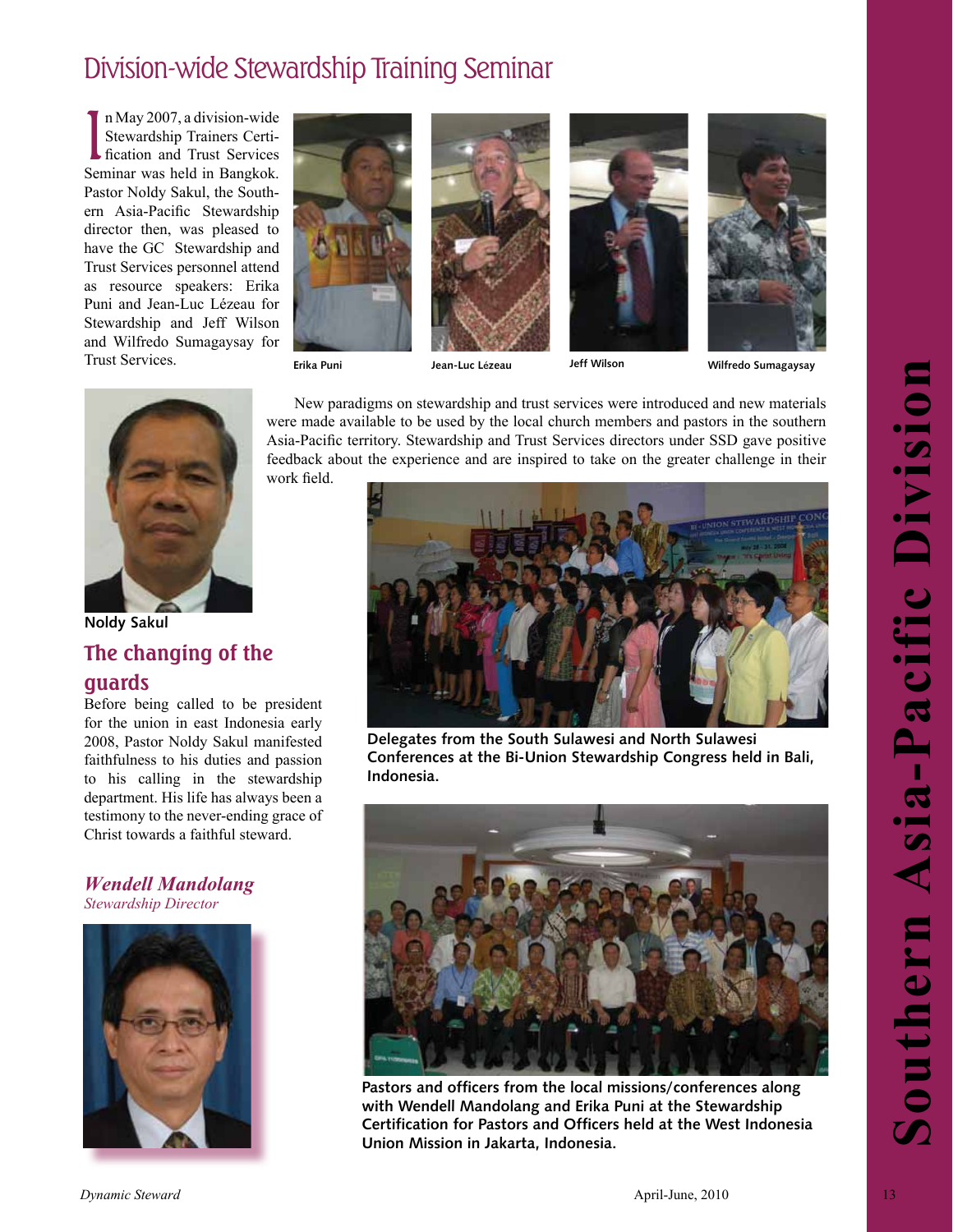## Stewardship in Parts of Hungary and Israel

id you know that the Trans-European Division has a total population of  $616,675,000$ people in its territory and 1,384 churches with a membership of 108,166 people? Today,TED is delighted to share with you pictures highlighting events that oc-



**District Conference in Kecskemet Church, Hungary. Raafat Kamal, TED stewardship director (right) presents a stewardship seminar with Erno Osz-Farkas, president of the Duna Conference in Hungary as translator (left).**

curred in the territories of Hungary and Israel. Stewardship Director Raafat Kamal presented meaningful and purposeful stewardship seminars in Kecskemet Church, Pecel, and Budapest Hungary for pastors and Bible workers. Erno Osz-Farkas, president of the Duna Conference in Hungary and former Hungarian Union President Andras Szilvasi assisted Kamal as his translators.



*Raafat Kamal Stewardship Director*



**Tel Aviv**—**Participants at the Stewardship Seminar 2009.**



**A prayer session during a stewardship training in Budapest for pastors, elders and church officers in Hungary.**



**Participants at the Stewardship Seminar in Jerusalem, Israel, at their Study Center in 2009.**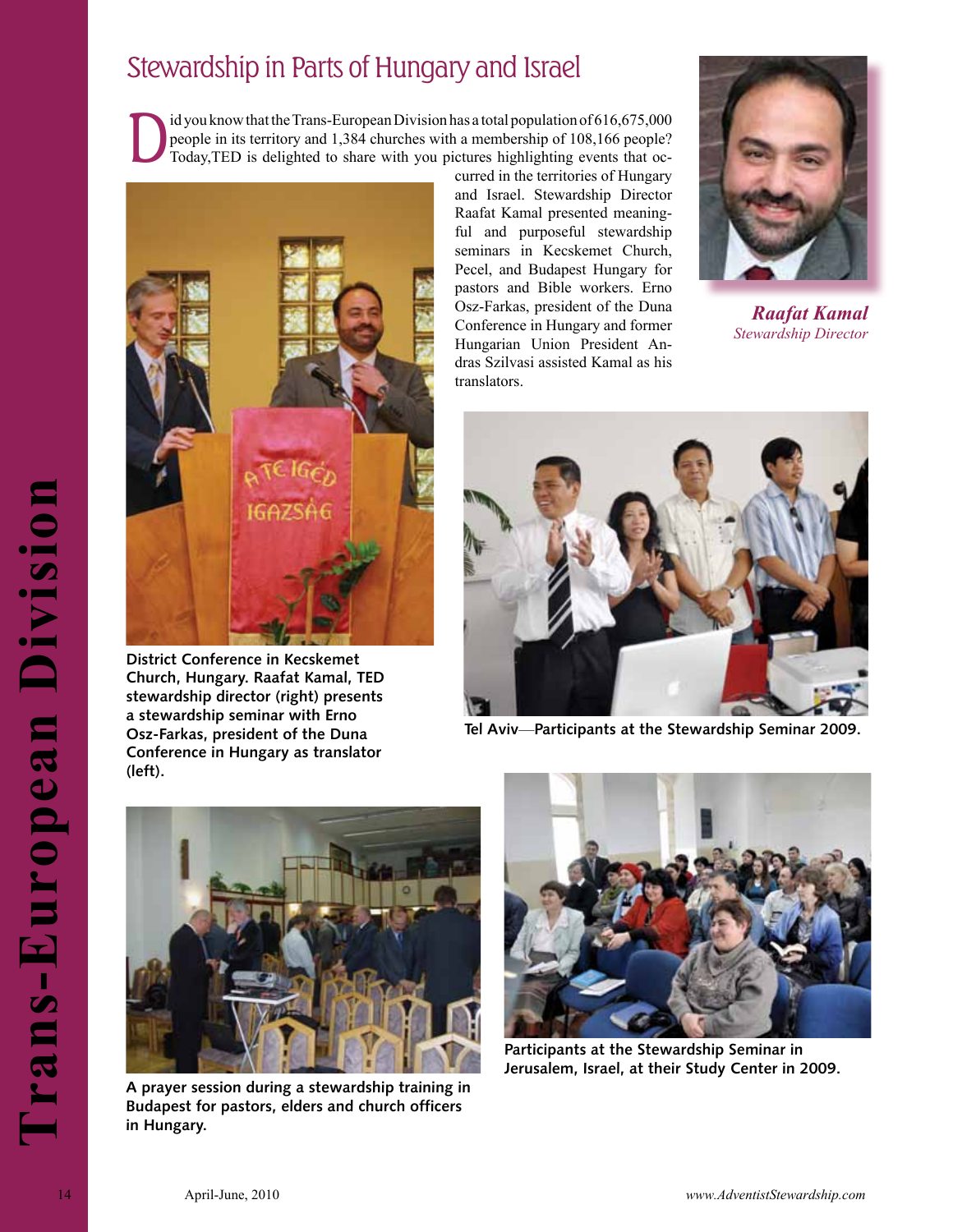## First West African Stewardship Summit Held In Ghana

**T** he first ever Stewardship Summit in the West Central African Division was held in Ghana from the 9th-13th of April 2009 at the Valley View University Campus at Techiman. It was organized by the West Central African Division in collaboration with the Ghana Union Conference.

The objective of the summit was to introduce delegates to the new GC strategy for stewardship promotion.

Present was GC Vice President in charge of Stewardship, Pastor Armando Miranda. The GC Stewardship Director, Pastor Erika Puni



stated: "Stewardship is the lifestyle of one who has a liv-

ing relationship with Jesus Christ, accepts His lordship and walks in partnership with God, and acts as His agent to manage His affairs on earth. This transcends financial stewardship, which hitherto has been the emphasis." Pastor Puni also noted that the summit was able to bring church leadership, district pastors, and laypersons together to learn more about wholistic stewardships.

"Too much attention has been given to financial stewards

in the church, yet stewardship is wholistic, it is about one's relationship with Christ and his response to God. Delegates must understand



*Salomon Grah Assienin Stewardship Director*



the principles of the new approach and then go back to adapt them to fit their environment," said Pastor Puni.



The five day Summit featuring the theme "Faithfulness in the Mission of Hope" was attended by 300 delegates made up of church officers, pastors and laypersons.

Every year we are holding Annual Stewardship Revival during the first week of December in all our churches throughout the Division.

In November 28–December 5th, 2009 we held Stewardship revival in all the churches

During WAD Year-end Committee (2008), it was voted to implement the combined offering plan across the division.

As we are getting closer to the end of the quinquennium, we have noticed a significant increase in the number of members returning an honest tithe.



The stewardship department is determined to continue the work of tithe, offering and church finances education.